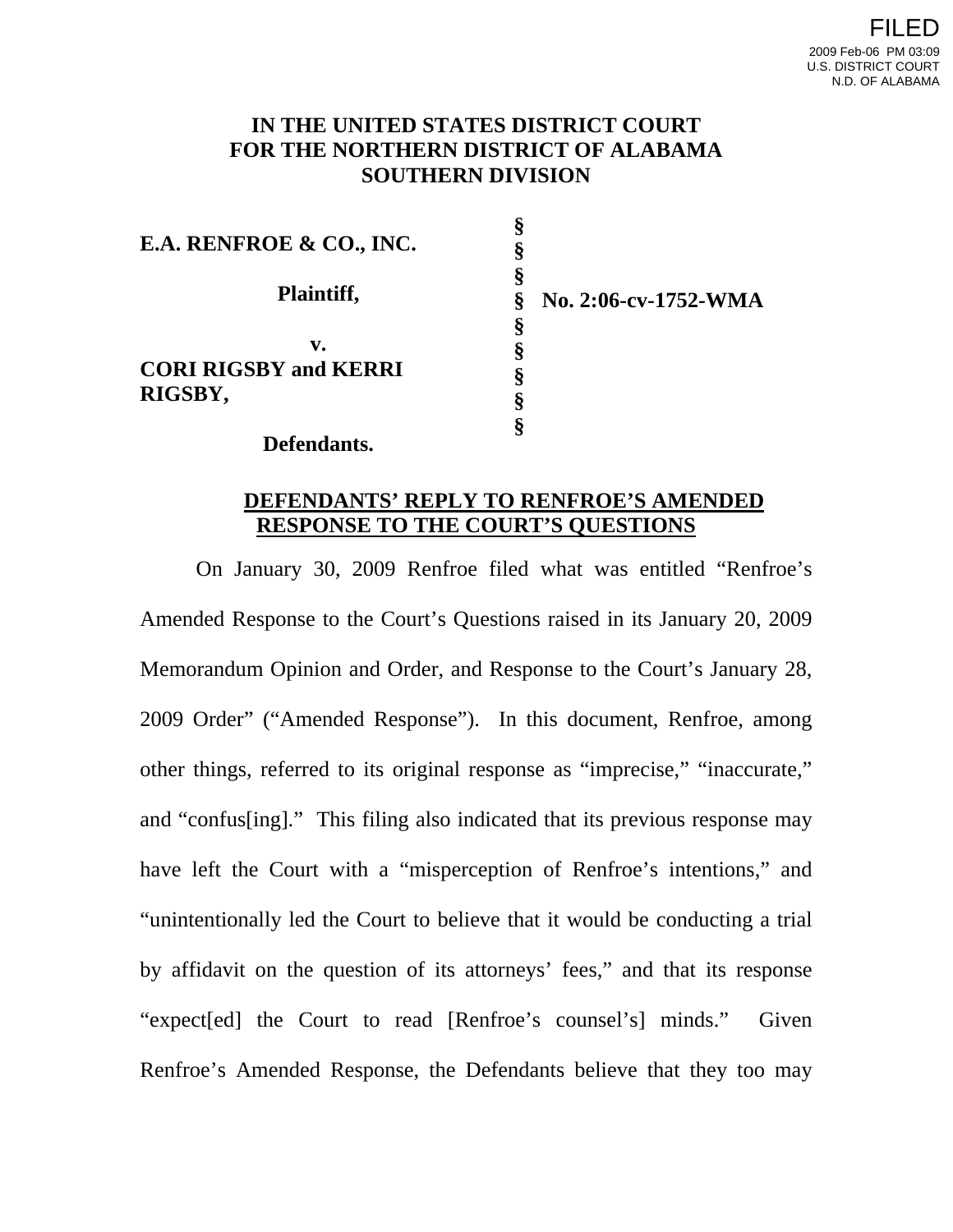have fallen prey to an incorrect interpretation of Renfroe's original response and are likewise now unclear as to Renfroe's intentions in connection with the Joint Stipulations of the Parties ("Joint Stipulation") that was filed on January 14, 2009 [Dkt. No. 409] and the briefing the Court ordered on January 28, 2009 [Dkt. No. 414]. As such, the Defendants submit this reply.

In its Amended Response, Renfroe represents that it is not seeking attorneys' fees as damages for breach of contract. This acknowledgement should narrow the remaining issues to be resolved. However, in its Amended Response, Renfroe also indicated that it intends to go beyond the scope of the Court's January 28, 2009 Order and brief its entitlement to attorneys' fees as some sort of equitable relief that has never been asserted. This request is inconsistent with Renfroe's pleadings, inconsistent with the Court's orders and inconsistent with what Defendants understood the parties were trying to accomplish with the Joint Stipulation – namely to submit the issue of damages sought for breach of contract on papers instead of a trial.

In light of what seems to be universal confusion, at least among the parties and their counsel, and at the risk of being verbose, a brief recitation of how we got here may be warranted. Renfroe asserted two causes of action for damages in this lawsuit: Count 1: Breach of Contract; and Count 2: Violation of Alabama Trade Secrets Act. (Amended Complaint for

2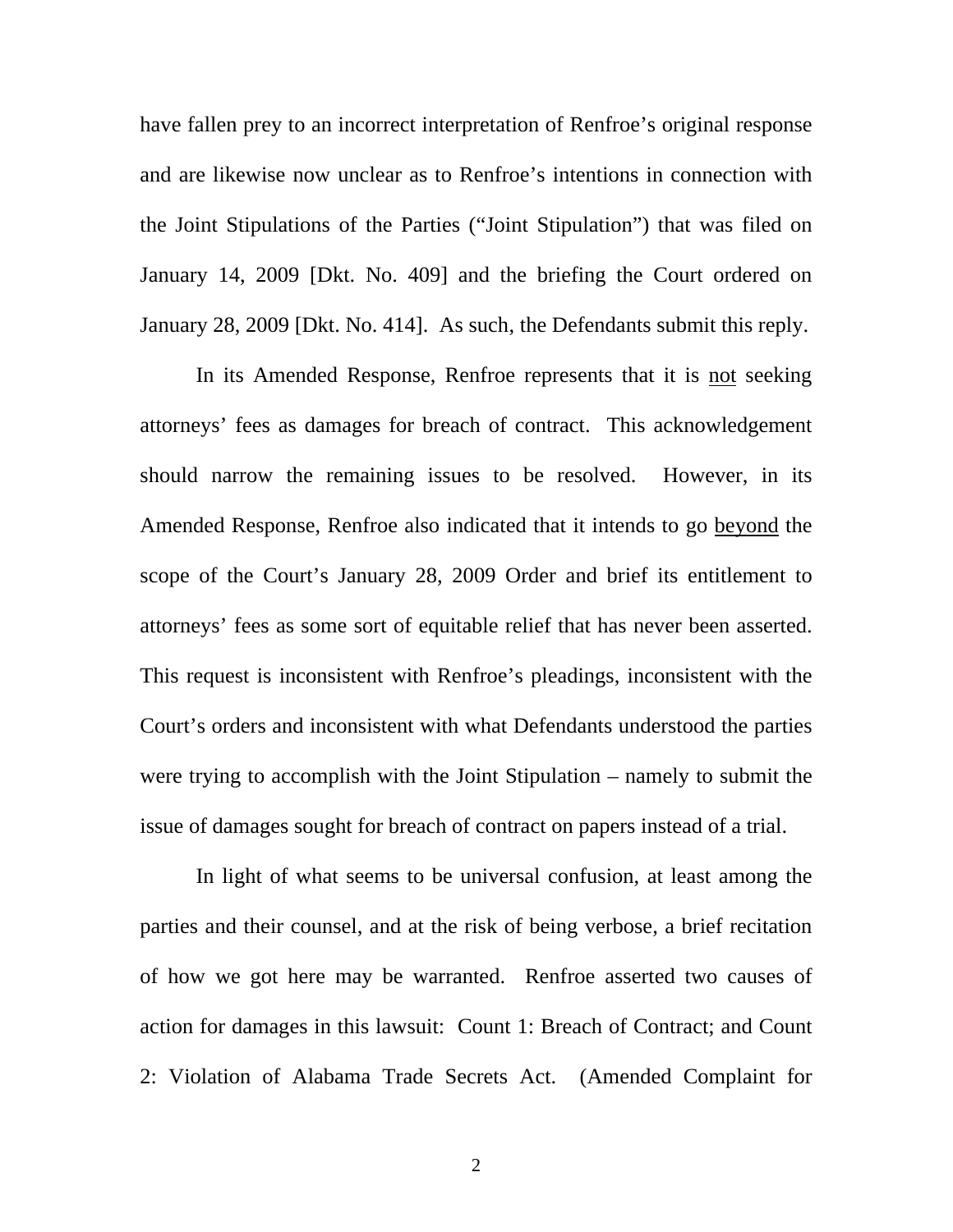Injunctive Relief and Damages, Dkt. No. 2). After substantial and thorough briefing on summary judgment motions and cross summary judgment motions on both of these claims, the Court entered an Order on October 29, 2008 [Dkt. No. 403] which (1) granted Defendants' Motion for Summary Judgment as to Renfroe's claim under the Alabama Trade Secrets Act; (2) granted Renfroe's Motion for Summary Judgment as to liability on its breach of contract claim; and (3) ordered a trial to permit Renfroe to "prove damages proximately caused by the said breach [of contract]." Based on the Court's Order [Dkt. No. 403] and accompanying Memorandum Opinion [Dkt. No. 402], the Defendants understood that the sole remaining issue to be resolved at trial was whether Renfroe could carry its burden of proof that it was entitled to damages for breach of contract under Alabama law.

In their motions for summary judgment, the Defendants argued that the types of damages sought by Renfroe were not the types of damages that are recoverable for breach of contract under Alabama law. In its Order and Memorandum Opinion, the Court did not address the merits of these arguments and instead stated that they did not need to be determined at that time. (Memorandum Opinion at 5-6.)

Subsequently, counsel for the parties had conversations regarding the damages Renfroe was seeking. Ultimately, counsel for Renfroe represented

3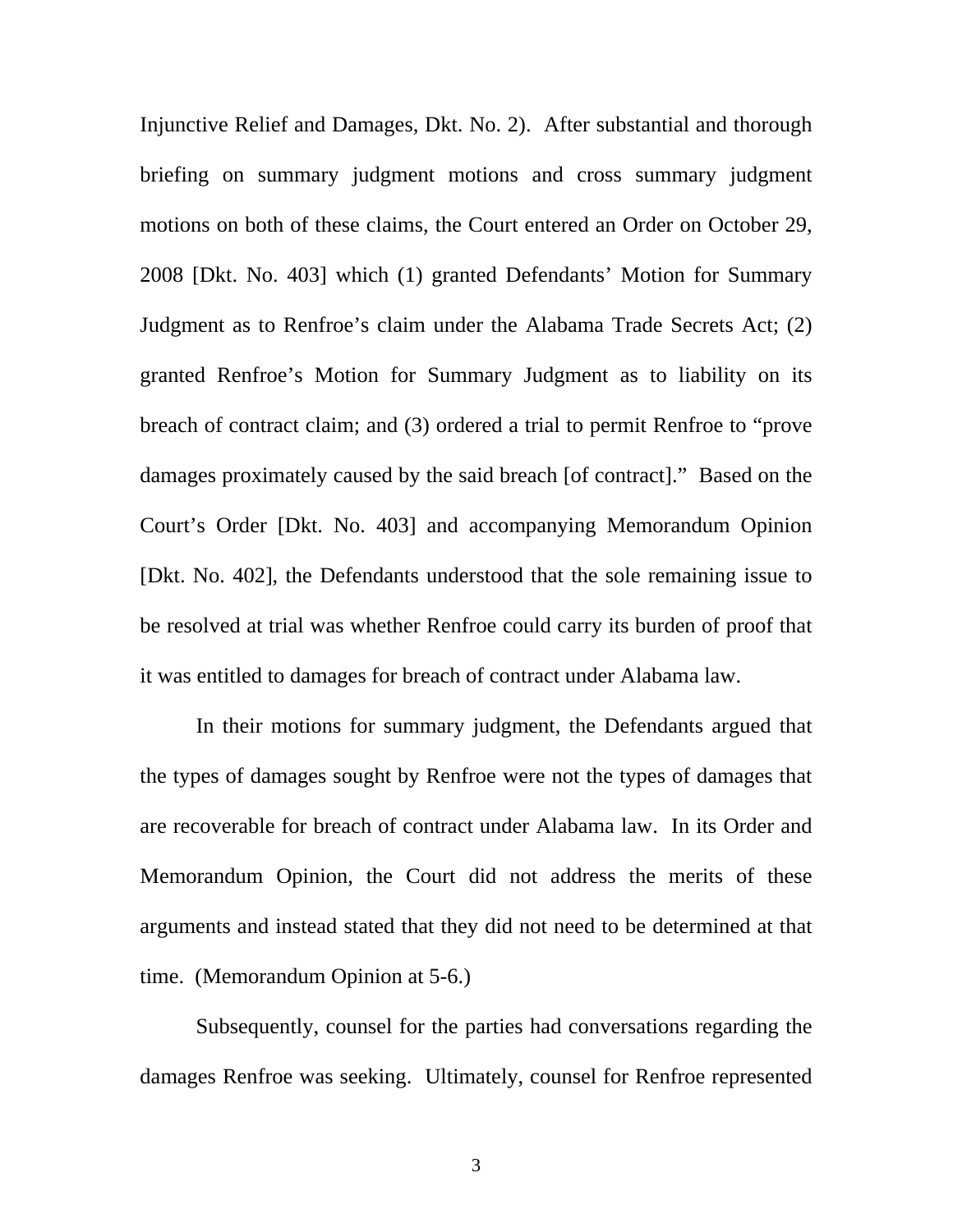to the Defendants' counsel that it was limiting the damages it sought to two categories: (1) the consulting fees paid to the Defendants by Scruggs; and (2) the attorneys' fees paid by Renfroe to its own attorneys in connection with the prosecution of the breach of contract claim. Based upon this understanding, the Defendants agreed that, if the parties could come to certain agreements regarding evidentiary issues, that the case could be decided on motions, stipulations and documentary evidence, including declarations, if necessary.

Subsequently, Renfroe advised that the only damages it intended to prove initially were damages in the form of the consulting fees. Renfroe stated that it would wait until after a decision was made on consulting fees before addressing its entitlement to attorneys' fees, as is traditionally done in cases where attorneys' fees are sought. As such, at the time the Joint Stipulation was filed with the Court, the only category of damages the parties proposed to address in the initial briefing schedule was whether Renfroe could recover the consulting fees as damages. $<sup>1</sup>$  $<sup>1</sup>$  $<sup>1</sup>$ </sup>

<span id="page-3-0"></span><sup>&</sup>lt;u>1</u> <sup>1</sup> The Defendants were (and still are) willing to stipulate to the amount of these fees as evidenced by the IRS form 1099s. However, the Defendants specifically reserve the right to challenge whether these damages are recoverable for breach of contract under Alabama law and, even if they are, whether Renfroe can carry its burden of proof to prove said damages, including causation.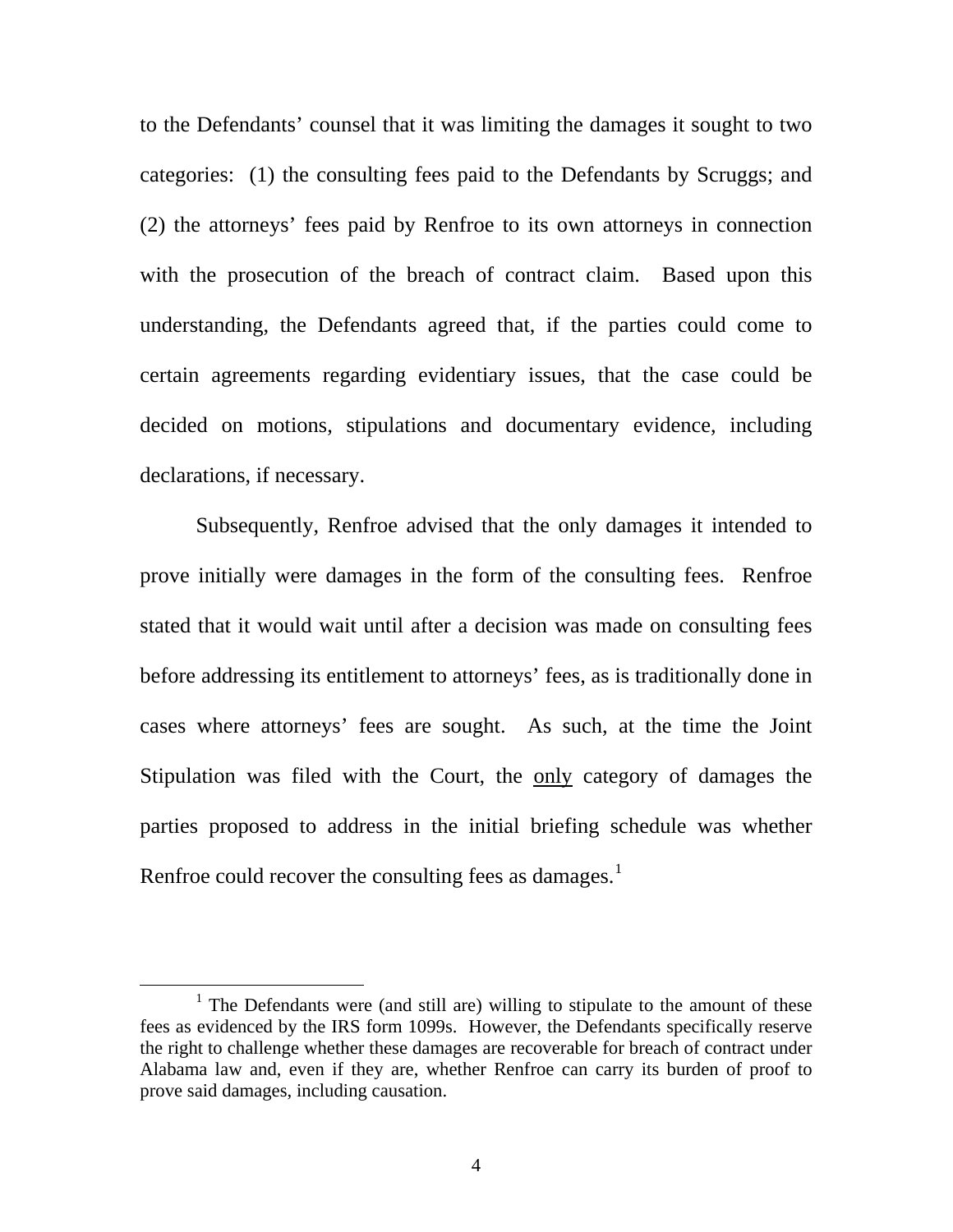Following the filing of the Joint Stipulation, the Court entered its Order asking three questions. Subsequently, counsel for the parties discussed again the issue of litigating the remaining damage issues without a trial. In these discussions, Renfroe changed its position from earlier discussions and expressed its desire to have the attorneys' fee issue submitted to the Court at the same time as the consulting fees issue. The Defendants were still agreeable to this so long as certain documents would be produced and a stipulation could be reached regarding evidentiary issues. Renfroe's counsel stated that they would prepare a new stipulation for review and provide the requested attorneys' fees documents. The Defendants were waiting for these documents and a new proposed stipulation to be provided by Renfroe when it received Renfroe's Amended Response (and Defendants are still waiting for these documents as of the time of this filing).

Given Renfroe's Amended Response, the Defendants are unclear how the Court wishes the parties to proceed. Indeed, while the Court's Order of January 28, 2009 [Dkt. No. 414] permits Renfroe to prove its entitlement to attorneys' fees as a result of Defendants' breach of contract, the only stipulation between the parties that has been filed relates only to consulting fees. Defendants' willingness to submit the attorneys' fee issue on paper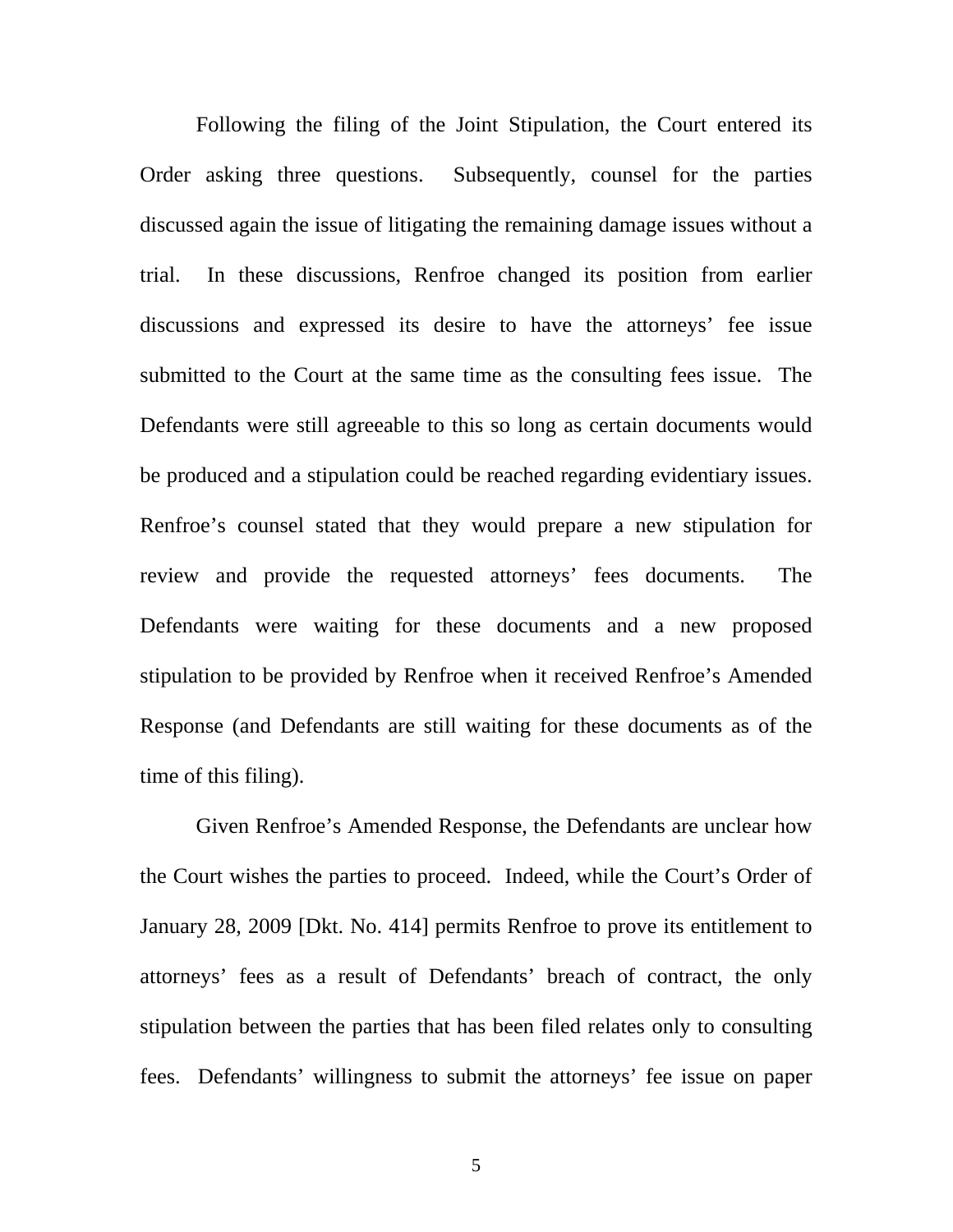was conditioned upon reaching an agreement on evidentiary issues and receiving certain requested documents. Such an agreement has not been formalized nor have any documents been produced.

Moreover, by its Amended Response, Renfroe appears to have changed the scope of the briefing ordered by the Court to include claims that were not contemplated by the Court's Order of October 29, 2008, were not provided for in the Court's Order of January 28, 2009, and were not set to be tried. In fact, in its Amended Response, Renfroe acknowledges that it is not seeking attorneys' fees as damages for breach of contract. Rather, Renfroe appears to seek leave to prove an entitlement to "damages" for certain equitable claims that have never been asserted. If Renfroe is no longer seeking its own attorneys' fees as damages for breach of contract, which is what it says, then the only remaining damage issue relates to the consulting fees and the portion of the Court's Order of January 28, 2009 dealing with attorneys' fees appears to be moot.

As the Defendants have previously asserted to this Court and as the Defendants advised Renfroe's counsel previously, the Defendants believe that, as a matter of law, Renfroe is not entitled to recover the consulting fees damages it represented it was seeking for breach of contract. If the Defendants are correct in this assertion, all other issues are moot.

6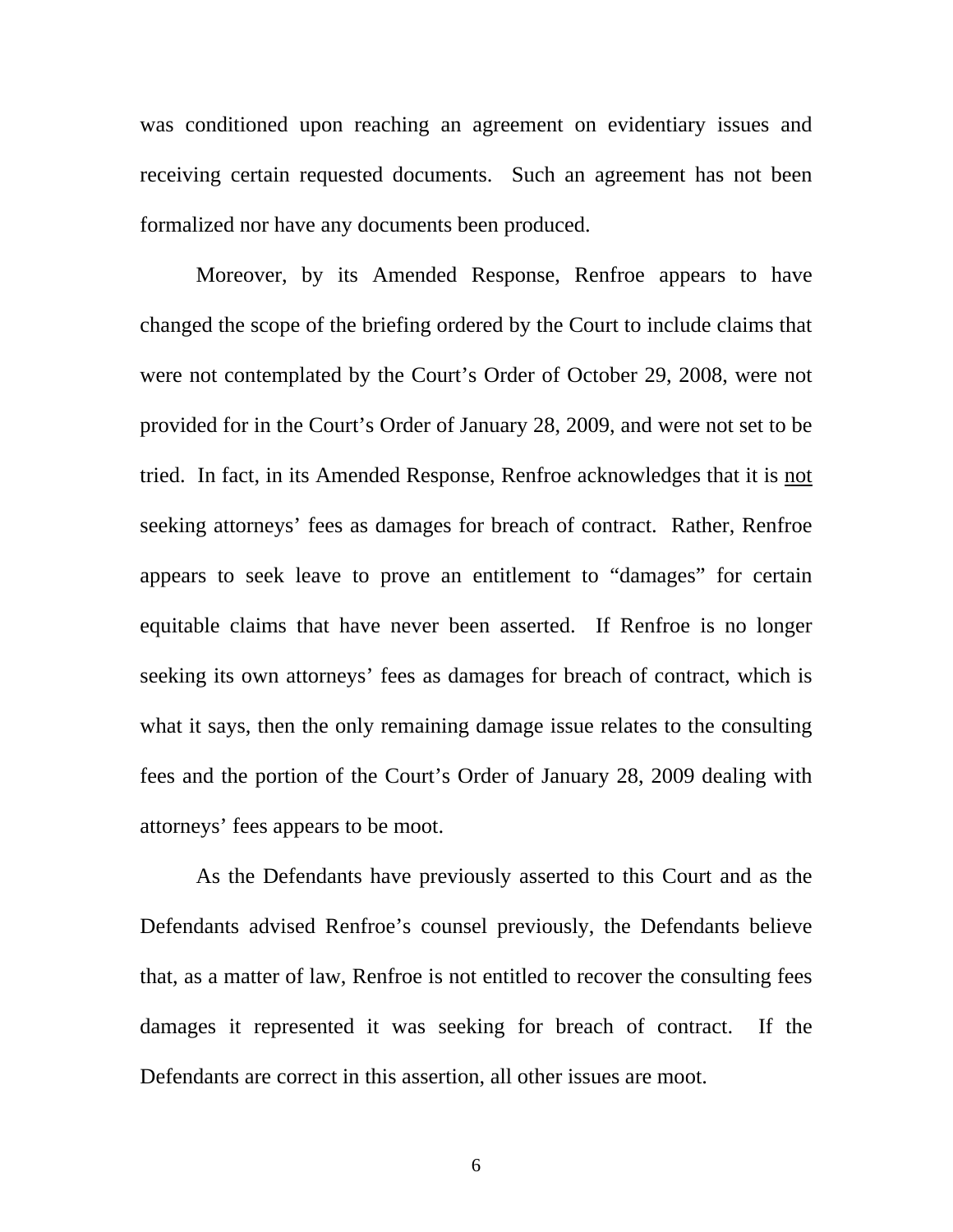As such, contemporaneously with the filing of this reply, the Defendants are filing a Motion to Strike Damages. Given Renfroe's Amended Response, and to streamline what is now developing into a much more complex process than initially envisioned, Defendants believe that the pure legal issue of whether the consulting fees damages sought by Renfroe for its breach of contract claim are recoverable under Alabama law should be addressed by the Court prior to Renfroe being put to proof on other issues, like whether the consulting fees were proximately caused by the breach.

Respectfully submitted,

*Harlan F. Winn, III*  Robert E. Battle (ASB-7807-T67R) Harlan F. Winn, III (ASB-7322-N73H) Jon H. Patterson (ASB-4981-J69P) *Attorneys for Defendants, Cori Rigsby and Kerri Rigsby* 

#### **OF COUNSEL:**

### **BATTLE FLEENOR GREEN WINN & CLEMMER LLP**

The Financial Center 505 North  $20<sup>th</sup>$  Street, Suite 1150 Birmingham, Alabama 35203 Telephone: (205) 397-8160 Fax: (205) 397-8179 Email: [rbattle@bfgwc.com](mailto:rbattle@bfgwc.com) [hwinn@bfgwc.com](mailto:hwinn@bfgwc.com)  [jpatterson@bfgwc.com](mailto:jpatterson@bfgwc.com)